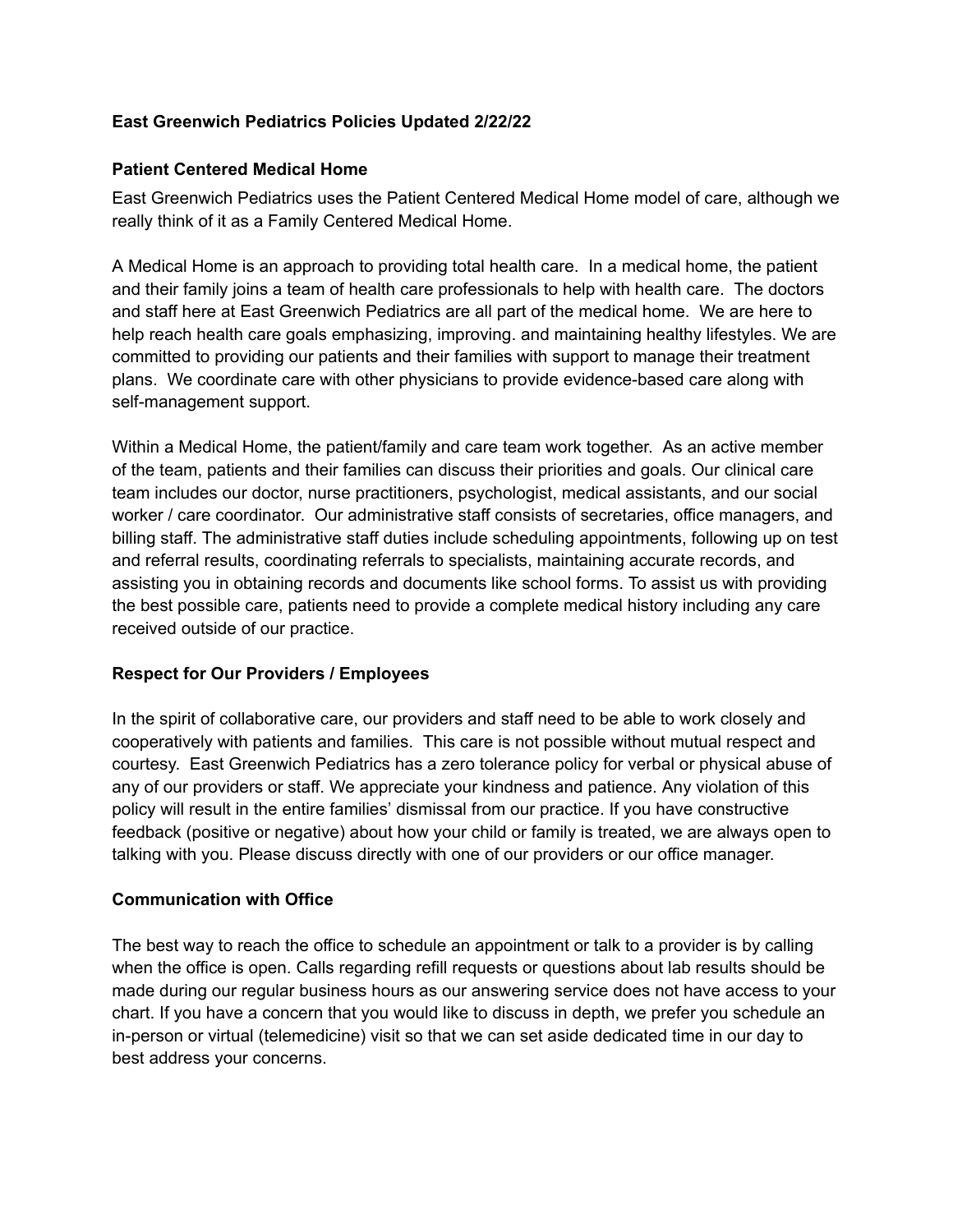### **Phone Calls**

Phone calls initiated by a parent or patient with a provider (MD or NP) that requires clinical judgment will be billed as a telemedicine visit. This includes after hours phone calls at night and on weekends. The family is responsible for any copays or cost sharing that is expected by your insurance.

### **Portal Messages**

Portal messages are for nonurgent issues only. We make every attempt to check messages frequently but there are times that portal messages may not be read by your provider for up to a week. If the question posed in the portal message requires more than a sentence to answer, please expect that we will call you back to discuss, and your insurance will be billed as a telemedicine visit. To set up a log-in for using a portal please talk with one of the secretaries. Due to confidentiality concerns, full portal access is available to parents of patients under 13 years of age.

### **Telemedicine / Virtual Visits**

Due to state licensing requirements, we can only do telemedicine (virtual) visits when both the provider and the patient are in Rhode Island. Telemedicine visits will be billed through your health insurance, and fees and copays that you normally would have with "in office" visits will apply. If after having a virtual visit, it is determined that your child should come in for a same day "in office" visit, you will not be charged a second copay. If you are concerned that your child may need antibiotics or steroids, schedule a virtual or in-office visit with us so that we can better assess your child's needs. We do not prescribe these medications over the phone.

### **Well Visits**

We expect patients under our care to come in for all recommended well visits including yearly well visits for ages 3+. These well visits are crucial to tracking growth, monitoring development, providing preventative medical care, and keeping your child up-to-date on vaccines. We routinely mail out postcards 3 months before well visits are due, and are also working to develop ways to text / portal message reminders. It is the responsibility, though, of the caregiver to make sure appointments are made. If you have any questions about when your child is due for a visit, feel free to call us. You can also access this information in the health portal.

#### **Vaccines**

Vaccines are a safe and effective way to prevent serious illness, promote health and wellness, and save lives. At East Greenwich Pediatrics, we recommend that all children receive vaccines according to the evidence-based schedule published by the Centers for Disease Control and Prevention and the American Academy of Pediatrics. We are always happy to answer any questions or to discuss any concerns you may have about vaccines. Maintaining a fully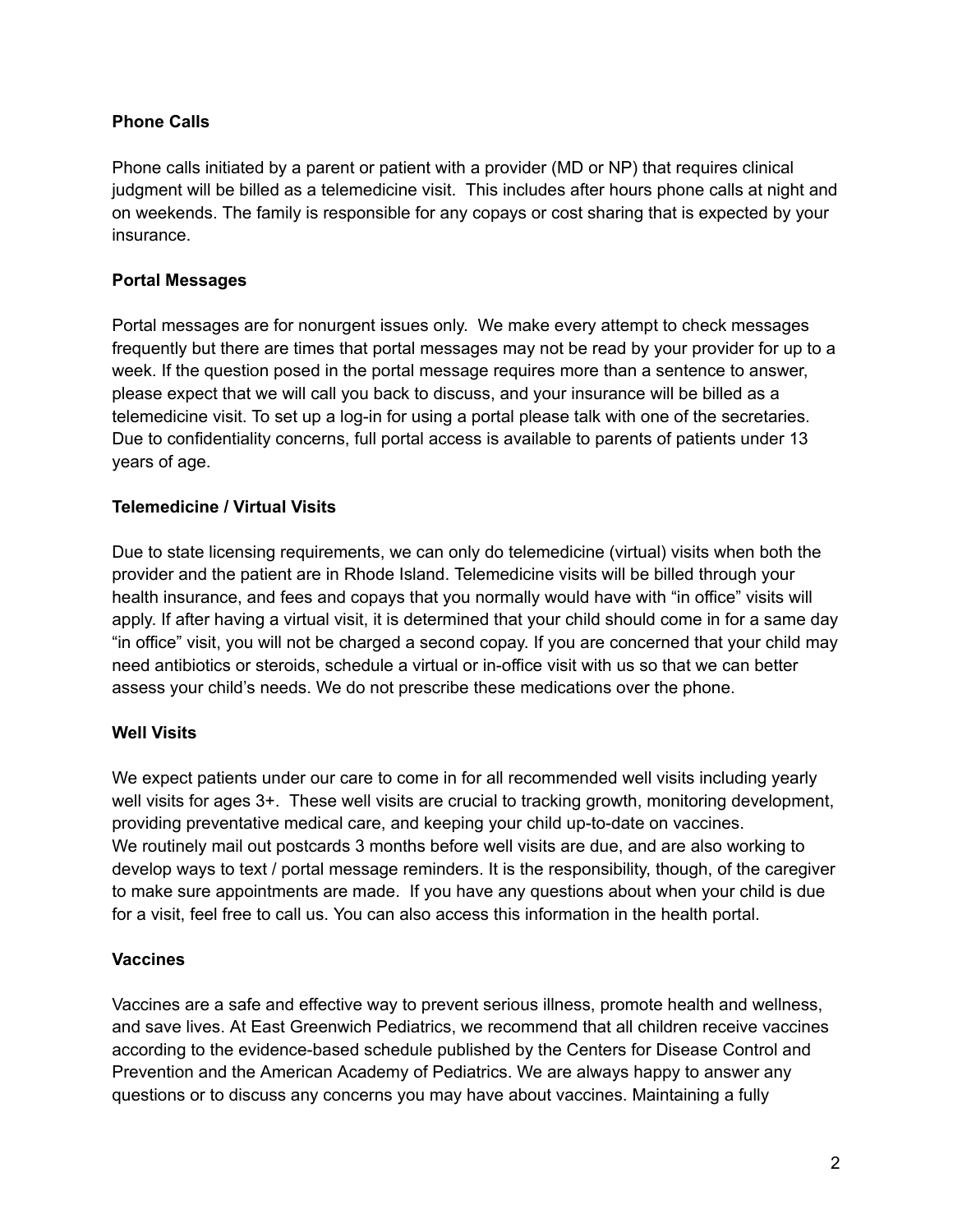vaccinated patient population is essential for the safety of our staff and patients, some of whom are young or immunocompromised. Noncompliance with the CDC vaccine schedule is grounds for dismissal from our practice.

# **Behavioral Health Care**

For patients under our care for behavioral health medication including medications for ADHD, anxiety, and depression, we require follow ups in the office (or virtual/telemedicine) at least every 3 months unless your provider decides the interval can be safely extended. It is the family's responsibility to make sure these follow ups are scheduled. Note that medications cannot be refilled if your child is not up to date with their follow up schedule.

# **Adolescent Health Care and Confidentiality**

We work very hard to establish trust with our adolescent patients as we work to prepare them to take responsibility for their own health care. We also understand (and appreciate!) that their families are THE MOST IMPORTANT part of them getting the health care they need. We ask that for well visits, patients who are 12 years old or older start their visit alone, and we will ALWAYS include parent(s) in person (or by phone / Facetime) at the end of the visit to review concerns and plans and to obtain consent for vaccinations. If you have any questions or concerns about your child's visit, please let your provider know.

# **Split Families Policy**

We believe that divorce, separation, and custody agreements should not interfere with a child's medical care. A parent requesting medical treatment is individually responsible for the payment of that visit's medical bills. East Greenwich Pediatrics is not a party to your divorce agreement; we will collect copays and deductibles from the parent whose billing address is in the child's file, and will hold that parent responsible for any other payments associated with that visit. "Joint Custody" means that each parent has equal access to the child's medical record. Without a court order, we will not restrict either parent from access to their child's medical information. We will not call the other parent for consent prior to treatment, or to inform the non-present parent of the assessment and/or plan of care. We will discuss information pertinent to the child's history and exam with the accompanying parent at the time of the visit; it is the parents' responsibility to communicate with each other. If a court order requires us to do otherwise, we will be happy to comply after we receive a copy of it, which we will enter in the child's medical records. Should issues between parents become disruptive to our medical practice, we reserve the right to discharge a family from our care and responsibility.

# **Medication Refills**

If your child needs a refill on a medication there are three options: ask the pharmacy to electronically send us a request, leave a message on our refill line during our office hours, or send us a portal message asking for the refill. Please allow a couple days for the refill request to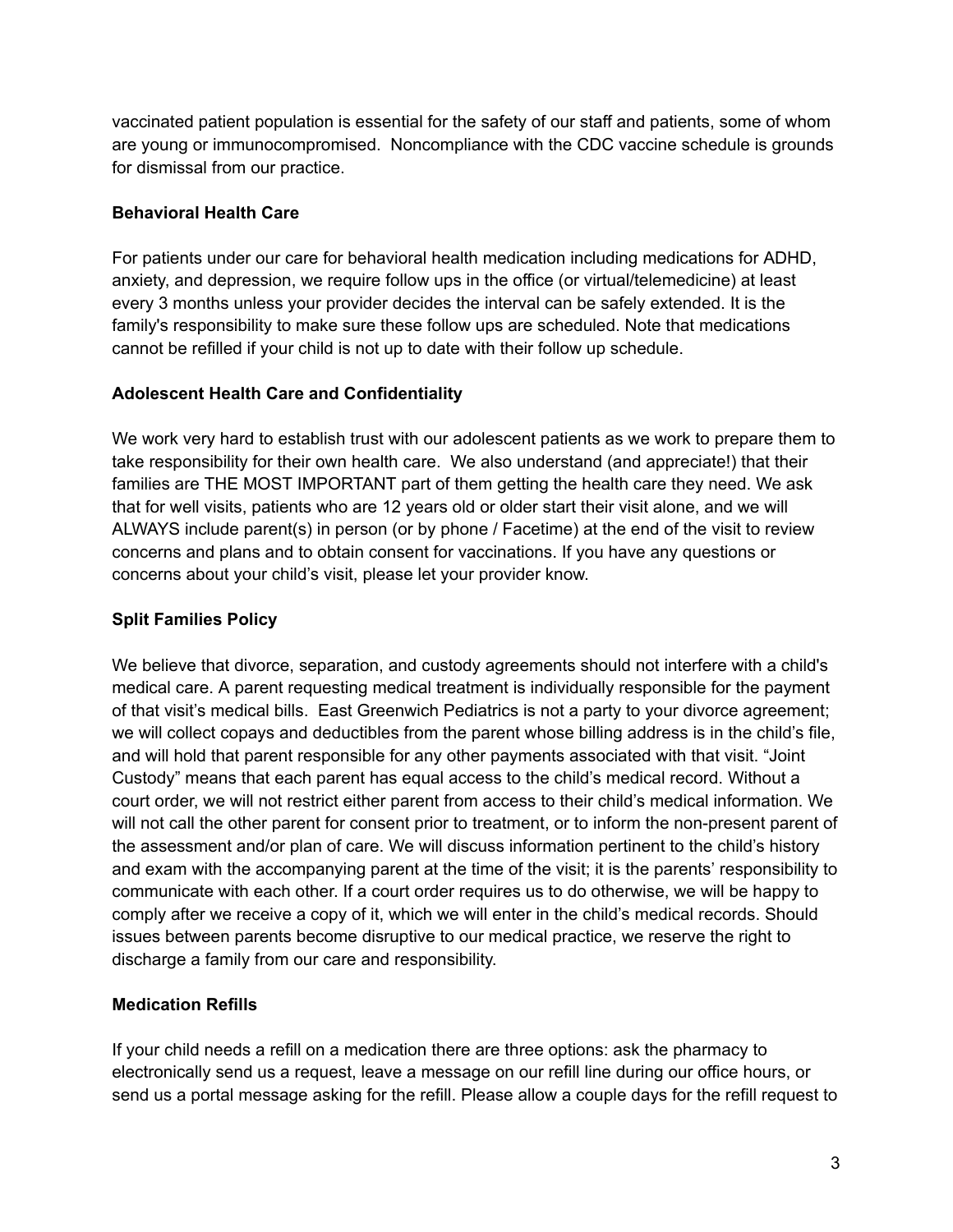be processed. Note, refills will not be sent in if your child is overdue for an appointment. If this is the case, please call during office hours to talk with our secretaries to get an appointment scheduled and a refill message sent to your provider.

## **Referrals**

Referrals can be requested by leaving a message on our referral line during our office hours. Please leave the provider's name, phone number, specialty, and the reason for the visit so that we can properly process your referral.

# **School Forms**

School forms which include information from the well visit, vaccination history, and clearance for sports, are provided after every well visit beginning at age 2. These forms are automatically mailed home after the visit. If your child under age 2 needs a form for daycare, please ask your medical assistant at the beginning of your visit.

# **Transition to Adult Medicine Providers**

East Greenwich Pediatrics is committed to helping our patients make a smooth transition from pediatric to adult health care. This process involves working with teens and their families to prepare for the change from a "pediatric" model of care where parents make most decisions to an "adult" model of care where youth take full responsibility for decision-making. This means that we will spend time during the visit with the teen without the parent present in order to assist them in setting health priorities and supporting them in becoming more independent with their own health care.

At age 18, youth legally become adults. We respect that many of our young adult patients choose to continue to involve their families in health care decisions. Only with the young adult's consent will we be able to discuss any personal health information with family members. If the youth has a condition that prevents them from making health care decisions, we encourage parents/caregivers to consider options for supported decision-making.

We will collaborate with youth and families regarding the age for transferring to an adult provider and recommend that this transfer occur sometime between age 18 and 19. We will assist with this transfer process, including helping to identify an adult provider, sending medical records, and communicating with the adult provider about the unique needs of our patients.

### **Billing Policies**

East Greenwich Pediatrics participates with a number of health insurance plans including BCBS, United, United Healthcare Community Plan (Medicaid), Aetna, Humana/Tricare, Harvard Pilgrim, Tufts, Tufts Health RITogether (Medicaid). We keep an active list of which insurances we participate with on our website. If you have any questions about whether we accept your